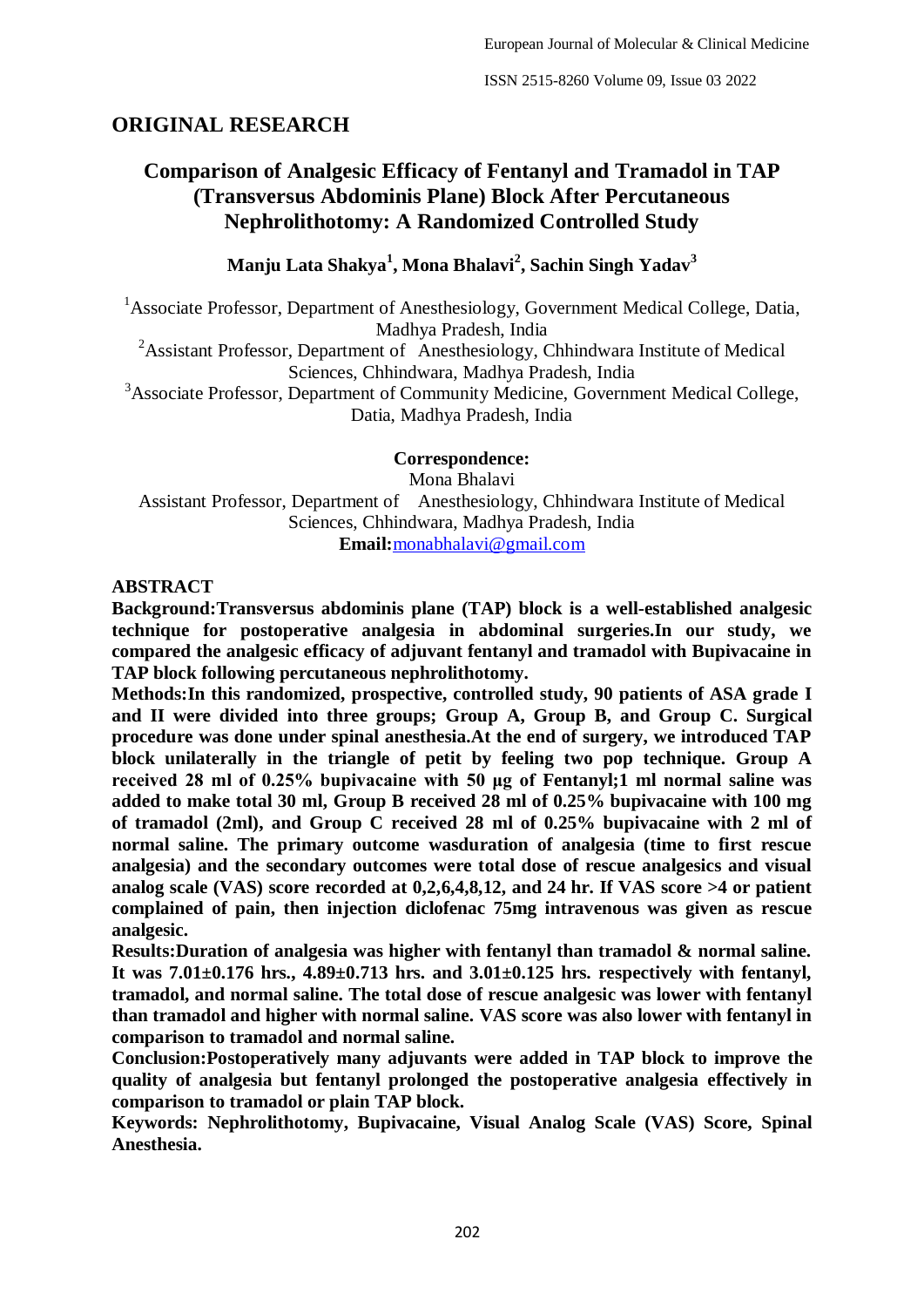#### **INTRODUCTION**

Pain after PercutaneousNephrolithotomy mainly occursat the flank area overlying kidney. Many patients experience anxiety before surgery owing to their fear of pain, and as a result of this pain, they are unable to breathe properly afterward. Therefore, this Postoperative pain was not only delaying the recovery but alsocausing postoperativepulmonary complications. <sup>2</sup>Hence, postoperative pain management is a crucial aspect of recovery.

There are different modalities to treat this acute pain i.e., drugs (NSAIDs, opioids, local anesthetics), a regional anesthetic technique such as local anesthetic infiltration, abdominal field blocks, ilioinguinal nerve blocks, and transversus abdominis plane (TAP) blocks. Transversus abdominis plane block offers analgesia to the anterolateral abdominal wall by blocking peripheral nerves into the tissue plane between the internal oblique and transversus abdominis muscle using landmark techniques. Due to the low vascularity of this plane, medicines administered by this route have a longer duration of action and are not associated with serious side effects.<sup>3</sup>

Multiple adjuvants (opioids and other additives, such as dexmedetomidine or dexamethasone) have been employed in everyday clinical practice to maximize the duration of TAP block.<sup>4-6</sup> Because opioid receptors are located on peripheral nerves in the transverse abdominis plane, when LAs are combined with opioids, the duration and quality of this block can be improved.<sup>7,8</sup>

Following a thorough literature search, there was no single study that compared their effects, thus this one was chosen to assess the analgesic efficacy of Fentanyl and Tramadol in the TAP block. The primary objective wasto determine the duration of analgesia (time to first rescue analgesia) with secondary objectives including total dose of rescue analgesic, visual analog scale (VAS) score, side effects (if any).

#### **MATERIALS AND METHODS**

This randomized, prospective, double, blind controlled study was carried out in the department of anesthesia, Government medical college, Datia (M.P.) from April 2019 to September 2020. The study included90 individuals aged 30-70 years, ASA grade I and II, of either sex, who were scheduled for percutaneous nephrolithotomy under spinal anaesthesiaand patients whorefused, deranged renal function, coagulopathy, hypersensitivity, spinal site infection, systemic diseases (CVS, Pulmonary, Hepatic,CNS, etc.) were excluded from the study. After getting written informed consent from the patient, a numerical pain rating scale with 0 to 10 points was explained to them.

Computer-generated numbers in sequentially sealed envelopes were used to divide all patients into three groups. Group A received 28 ml of 0.25% bupivacaine with 50 μg of fentanyl diluted with 1 ml normal saline to make 30 ml total drug, Group B received 28 ml of 0.25% bupivacaine with100 mg of tramadol (2 ml), and group C received 28 ml of 0.25% bupivacaine with 2 ml of normal saline.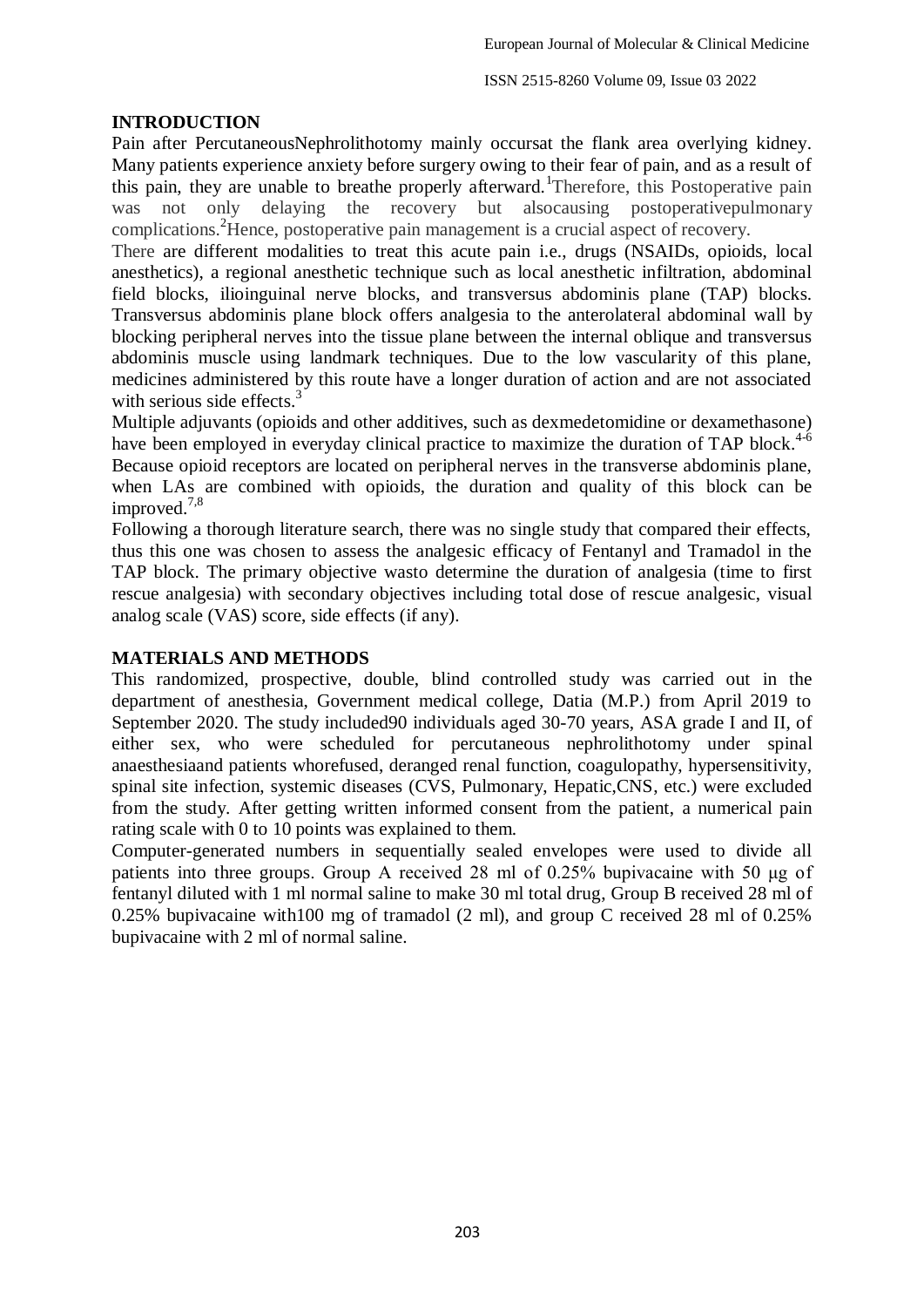ISSN 2515-8260 Volume 09, Issue 03 2022



All of the patients were shifted to OT and baseline monitors were attached on them. Spinal anesthesia wasadministeredusing a 25 G Quincke's needle and 0.5% heavy bupivacaine 3.5 ml (18 mg) and the operation was carried out under spinal anesthesia. The aseptic approach was used to administer a TAP block after the surgery was completed. The iliac crest was identified and palpated posteriorly till the latissimus dorsi muscle was felt. A 22-G stimuplex, 100 mm needle was insertedinthe triangle of petitjust above the iliac crest at a right angle to the skin in a coronal direction until resistance felt (which indicates that the external oblique muscle was reached).An initial 'pop' sensation was felt as the needle was carefully moved into the plane between the external and internal oblique muscles. The study drug (which was prepared by another colleague outside of the OT) was injected over 90 seconds after confirmation of the needle's position and negative aspiration. During this time, the patient was watched for signs of local anaesthetic toxicity. After monitoring vital signs for 20 minutes, patients were transferred to the post-anesthesia care unit. A nurse on duty recorded the study parameters as requested. All the patients received intravenous (IV) paracetamol 1 gminfusion at the end of surgery. Diclofenac 75 mg intravenous injection was used as a rescue analgesic on demand or when the VAS score was more than four. The total amount of analgesic required throughout the course of 24 hours was also recorded.

Visual analog scale (VAS) scoreswere recorded at 0, 2, 4, 6, 8, 12, and 24 hs.Hemodynamic parameters such as non-invasive blood pressure, heart rate, saturation, and respiratory rate were also noted along with VAS, till VAS>4. The study was completed 24 hours following the surgery.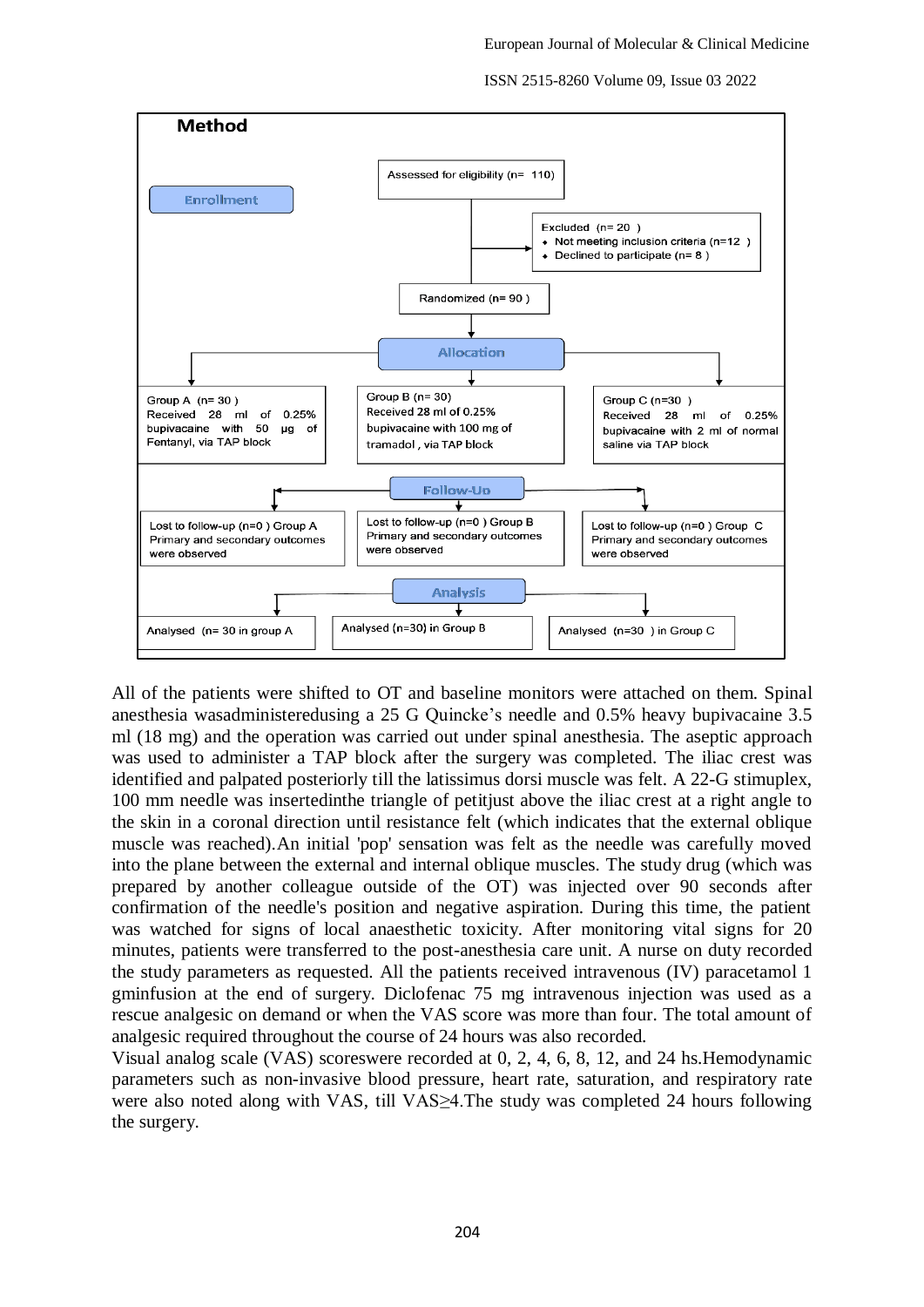#### **STATISTICAL ANALYSIS**

Continuous variables were presented in Mean±SD, while categorical variables were presentedin number (percent). To compare the means, a one-way ANOVA test was employed. The post hoc Tukey's test was used to do a pair wise comparison and Mann Whitney test was used to compare difference between two independent groups. With a 5% margin of error and an 85 percent confidence level (power), the sample size was calculated to be 27 patients in each group, hence total 90 patients were chosen after dropouts were taken into account.

## **RESULTS**

In terms of age, weight, height, and duration of surgery, all three groups of patients were comparable. For the purposes of the study, there were no significant differences, and the groups were comparable. (Table -1)

Time to first rescue analgesia was7.01 $\pm$ 0.176 hrs. 4.89 $\pm$ 0.713 hrs. and 3.01 $\pm$ 0.125 hrs. respectively with Fentanyl, tramadol, and normal saline. Hence, time to first rescue analgesia was higher with Fentanyl than tramadol or normal saline. In Group A, Group B, and Group C, total rescue analgesic dosages in 24 hours were  $32.67 \pm 11.25$  mg,  $57.85 \pm 10.23$  mg, and 89.58±19.37 mg, respectively. This showed that in Group A, patients need fewer rescue analgesics than Group B, and Group C. Therefore, the difference in time to first rescue analgesia and total rescue analgesic dose between the three groups ( $p \le 0.05$ ) was significant. (Table-2)

There was a significant difference in VAS score at 2 hrs.to 4 hrs. between Groups A and C, as well as in Groups B and C. At 6 hours, the VAS score difference between Group A and B also in between Group A and C, was substantial, but not between groups B and C. After 8 hours, the difference in VAS between the three groups was insignificant. (Table-3)

There was no evidence of nausea, vomiting, sedation, pruritis, bradycardia, hypotension, respiratory depression, or any other adverse events in any of the groups. In addition, no unintentional injuries or local anaesthetic toxicity were recorded in any of the cases examined. In all three groups, hemodynamic parameters indicated readings that were similar to their baseline levels.

| <b>Characteristic</b>        | <b>Group A</b>                | <b>Group B</b>                | <b>Group C</b>                | <b>P-Value</b> |  |
|------------------------------|-------------------------------|-------------------------------|-------------------------------|----------------|--|
|                              | $(\text{mean} \pm \text{SD})$ | $(\text{mean} \pm \text{SD})$ | $(\text{mean} \pm \text{SD})$ | (ANOVA test)   |  |
| Age (in years)               | $45.5 \pm 12.07$              | $47.9 \pm 7.5$                | $46.78 \pm 11.7$              | >0.05          |  |
| Weight (in kg)               | $58.7 \pm 14.5$               | $59.5 \pm 16.2$               | $58.3 \pm 12.4$               | >0.05          |  |
| Height (in cm)               | $161.76 \pm 8.9$              | $163.32 \pm 8.9$              | $162.64 \pm 7.1$              | >0.05          |  |
| Duration of surgery (inhrs.) | $1.2 \pm 0.7$                 | $1.1 \pm 0.9$                 | $1.4 \pm 0.3$                 | >0.05          |  |

#### **Table 1: Demographic profile and duration of surgery**

#### **Table2: Rescue analgesia (time and total dose up to 24 hrs.)**

| <b>Parameter</b>            | <b>Group A</b>    | <b>Group B</b><br><b>Group C</b> |                   | <b>P-value</b> (post hoc |  |
|-----------------------------|-------------------|----------------------------------|-------------------|--------------------------|--|
|                             |                   |                                  |                   | Tuckey's test)           |  |
| Time to the first rescue    | $7.01 \pm 0.176$  | $4.89 \pm 0.713$                 | $3.01 \pm 0.125$  | 0.0260                   |  |
| analgesia in hours          |                   |                                  |                   |                          |  |
| <b>Total dose of rescue</b> | $32.67 \pm 11.25$ | $57.85 \pm 10.23$                | $89.58 \pm 19.37$ | 0.0271                   |  |
| analgesia in mg/24 hr       |                   |                                  |                   |                          |  |

#### **Table 3: VAS score at a different time interval.**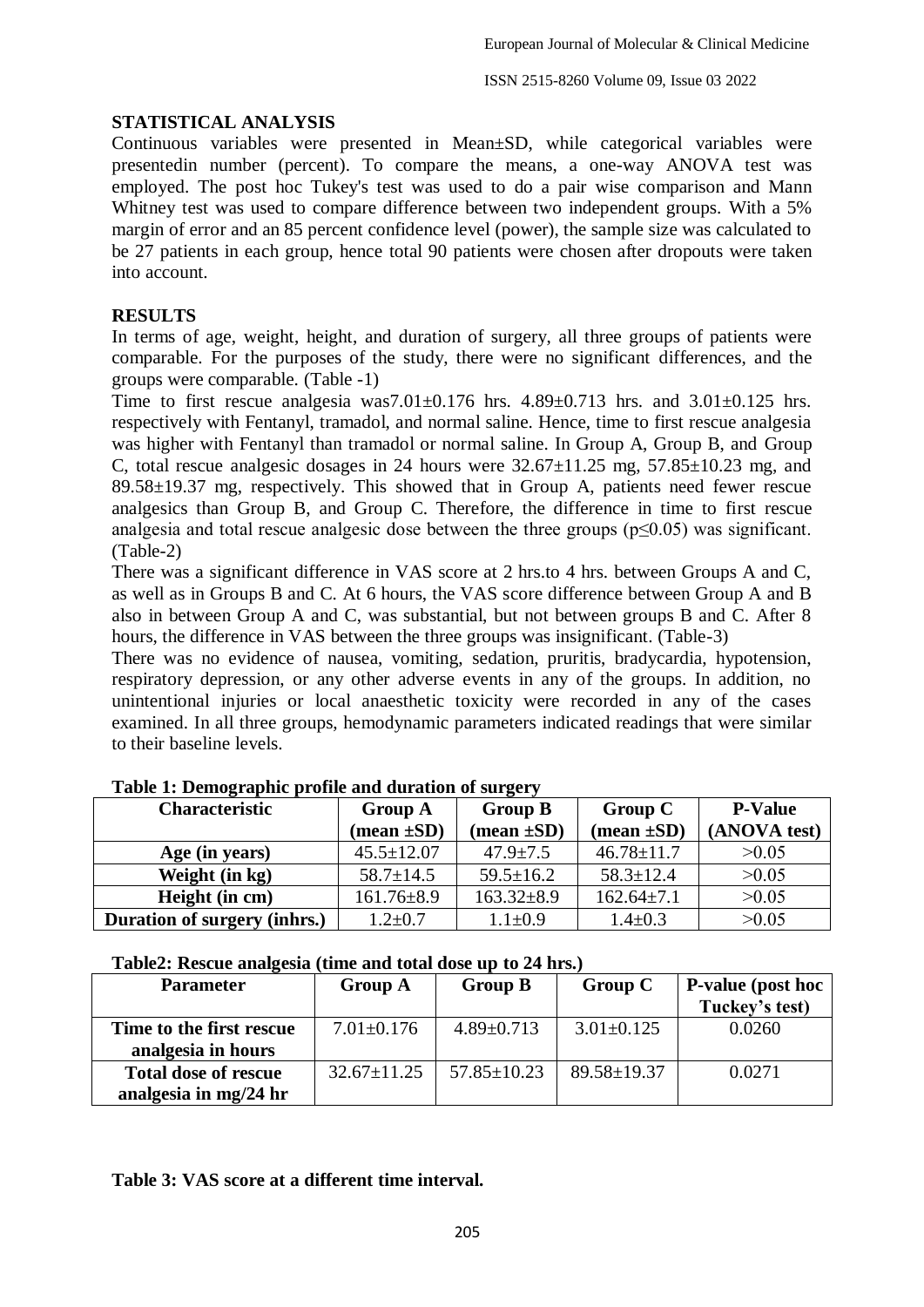| <b>VAS</b> score | <b>Mean VAS score</b> |                |                | p-value (Mann-Whitney's U-test) |              |            |  |
|------------------|-----------------------|----------------|----------------|---------------------------------|--------------|------------|--|
| at hours         | <b>Group A</b>        | <b>Group B</b> | <b>Group C</b> | A vs $B^*$                      | $B$ vs $C^*$ | $C vs A *$ |  |
| $\bf{0}$         | 0.30                  | 0.30           | 0.34           | .05                             | .05          | .05        |  |
|                  | 0.36                  | 0.38           | 0.60           | .05                             | .00108       | < .00001   |  |
| $\boldsymbol{4}$ | 0.40                  | 0.43           | 2.40           | .06                             | < 0.0001     | < 0.0001   |  |
| 6                | 0.46                  | 1.25           | 2.76           | < 0.0001                        | < 0.0001     | < 0.0001   |  |
| 8                | 1.73                  | 2.27           | 2.23           | .05                             | .05          | .05        |  |
| 12               | 1.57                  | 1.72           | 2.30           | .05                             | .05          | .05        |  |
| 24               | 1.37                  | 1.53           | 1.50           | .05                             | .05          | .05        |  |

ISSN 2515-8260 Volume 09, Issue 03 2022

#### **DISCUSSION**

Previous studies have reported both positive and negative results.<sup>9-11</sup>However, the findings of this investigation were encouraging. When fentanyl and tramadolwere givenin TAP block withbupivacaine instead of normal saline, the duration of analgesia was prolonged. The weakly vascularized area of TAP block explains the prolonged persistence of the analgesic action, and hence medication clearance may be hindered by lower absorption into the bloodstream.<sup>12</sup>Due to insufficient analgesia and time of single TAP blocking, as well as instability while inserting the catheter into the abdominal wall, adjuvants have been the favored alternative for extending the duration of local anesthetics.<sup>13</sup>

In a meta-analysis of seven articles, Kepeng et al. found that USG guided TAP was a useful technique for analgesia in patients undergoing laparoscopic cholecystectomy.<sup>14</sup> Niraj G et al reported that TAP block greatly decreased postoperative morphine consumption in the first 24 hours in another investigation of ultrasound-guided TAP block in open appendicectomy. However, they didn't use any adjuvants.In this study, we introduced adjuvants to prolong postoperative pain management using unilateral, landmark guided TAP block in patients undergoing open percutaneous nephrolithotomy with an anterolateral abdominal wall incision.<sup>15</sup>

Many researchers have attempted to determine whether functioning opioid receptors are present in human peripheral tissue.<sup>15-18</sup> A few studies found that when adjuvants added in peripheral nerve blocks, there was an improvement in the duration of analgesia, similar to subarachnoid blocks. Fentanyl may act at the peripheral level via a variety of routes, including direct action on peripheral receptors, disseminated fentanyl from the peripheral nerve sheath to subarachnoid and epidural areas following the block, or fentanyl entering the systemic circulation from the periphery.<sup>15</sup> According to Fletcher et al., adding fentanyl to lidocaine and adrenaline for axillary plexus block had no clinical effects.<sup>16</sup>Another study with Fentanyl in TAP block for elective caesarian section by John R et al found that Fentanyl did not significantly improve postoperative analgesia. Because in their study, thetotal dose was divided evenly and supplied bilaterally, it's possible that the dose of fentanyl would not be enough to prolong postoperative pain. However, investigations by Karakaya et al. and Nishikawa et al. found that the fentanyl group had a significant increase in postoperative analgesia. 17,18

The TAP block, when used as part of a multimodal analgesic regimen, can surely provide better postoperative analgesia. In this study, we employed TAP block with 50 µg of fentanyl for unilateral analgesia, and considerable sustained postoperative analgesia was seen. Thefindings of this study were equivalent to those of John r et.al.and Qi Chen et al's research, theynoticed the effects of adding fentanyl to local anesthetics in TAP block in gynecologic surgery patients and observed that adding fentanyl to a local anesthetic prolongs the TAP block effect and considerably improves VAS score. 19,20 However, because they gave fentanyl to each patient based on their body weight, this might result in dosage variation and bias. As a result, we set the dosage in our study at 50 µg to avoid dose-related bias, which has been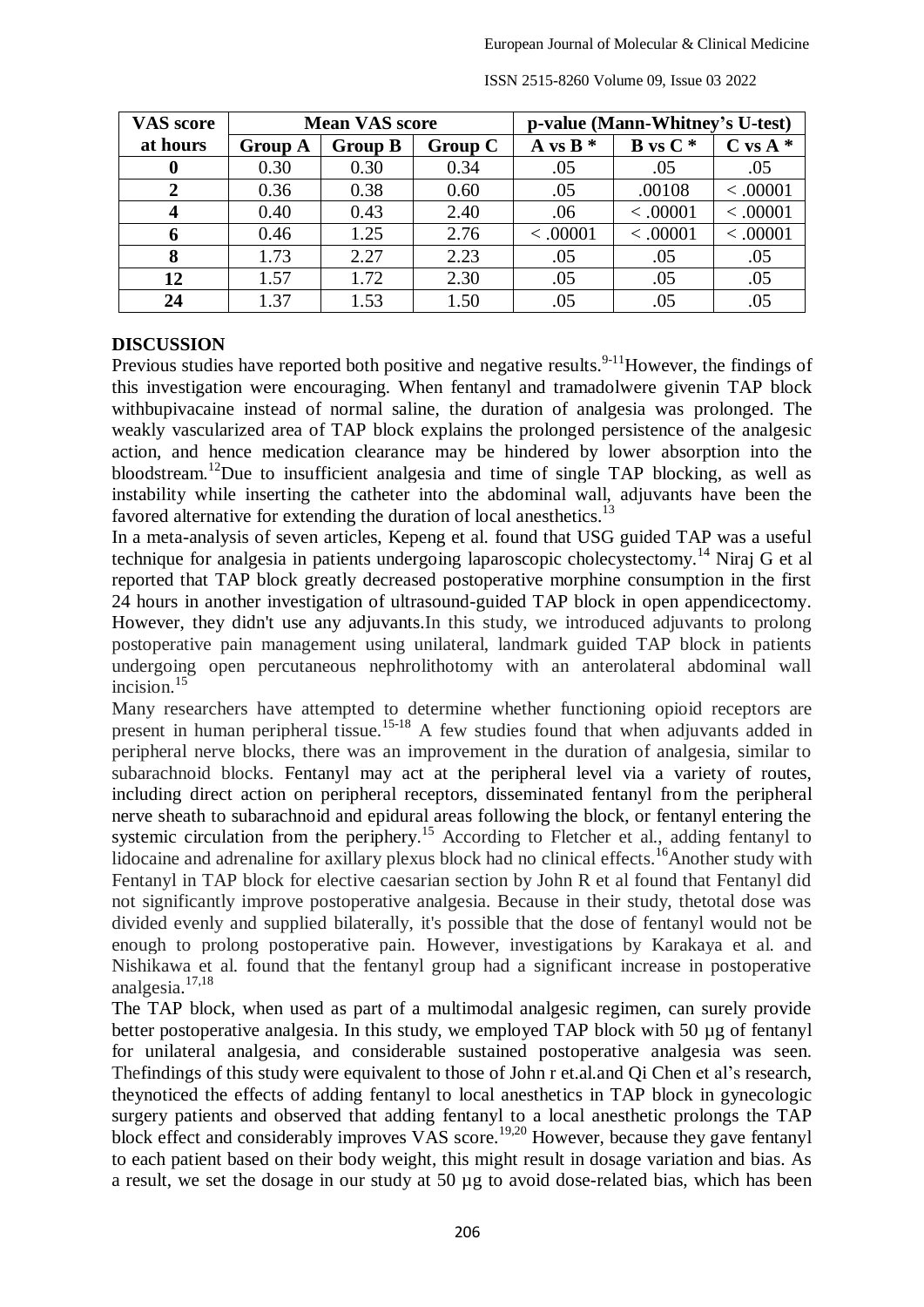shown in prior studies. In addition, we only utilized TAP unilaterally to improve analgesic effect at surgical site.

Another research by Reem EL Kabariety found that adding tramadol to the local anaesthetic in a TAP block reduced immediate postoperative pain, increased the time to first rescue analgesia, decreased the mean 48-hour morphine intake, and increased the length of postoperative analgesia. However, they utilized intravenous fentanyl and morphine for analgesia for up to 48 hours. As a result of the use of intravenous opioids, the impact of TAP with tramadol could not be reliably measured.<sup>21</sup>

The mean diclofenac required in 24 hours was lower in Group A, in comparison to Group B and Group C. As a result, the findings showed that adding opioids analgesic to TAP block, might greatly prolong its efficacy. The findings of this investigation agreed with the findings ofSolanki Rekha et al.<sup>22</sup>

The postoperative VASscores were considerably lower in patients of groups A and B compared with those of group C at 2, 4, 6, and 8 h postoperatively.Furthermore, until 8 hours after surgery, patients in group A had considerably lower postoperative pain than those in group B; however, the difference was not significant beyond that. Our findings were similar to those of Niraj et al. and El Kabariety.

Opioids are known to produce nausea, vomiting, sedation, respiratory depression and itching. However, in our study groups, the incidence of all these side effects wasnot present. It may be inferred that fentanyl and tramadol had relatively minor systemic absorption when used as an adjuvant to local anaesthetic in TAP block, resulting in central opioid receptor activation. There was no evidence of PONV or sedation in this investigation, and the findings were consistent with those of Niraj et al and Reem elkabariety.

This study has certain limitations. First, postoperative hemodynamic vitals were monitored but not mentioned. Second, because of the residual effects of spinal anaesthesia, we were unable to determine the onset time of TAP block. Finally, we did not look at how fentanyl and tramadol influenced the plasma levels of bupivacaine.

More multicenter studies are needed in the future to evaluate these readily available and costeffective medications, and postoperative hemodynamics should be followed as well.

## **CONCLUSION**

We discovered that adding fentanyl or tramadol to TAP blocks increased analgesia, reduced total systemic NSAID use, and improved recovery quality without worsening surgical complications. Fentanyl, on the other hand, extended postoperative analgesia longer than tramadol and normal saline.

#### **REFERENCES**

- 1. Gokten OE, Kilicarslan H, Dogan HS, et al: Efficacy of levobupivacaine infiltration to nephrostomy tract in combination with intravenous paracetamol on postoperative analgesia in percutaneous nephrolithotomy patients. J Endourol .2011;25:35-39.
- 2. Christopher L, Wu CL: Acute postoperative pain; in Miller RD: Miller's Anesthesia 6<sup>th</sup> ed. Philadelphia, Elsevier Churchill Livingstone, 2005;2729-62.
- 3. Niraj G, Kelkar A, Fox A. Application of the transversus abdominis plane (TAP) block in the intensive care unit. Anaesth Intensive Care 2009; 37 july(4):650-2.
- 4. Wang LZ, Liu X, Zhang YF, Hu XX, Zhang XM. Addition of fentanyl to the ultrasoundguided transversus abdominis plane block does not improve analgesia following cesarean delivery. Exp Ther Med.2016;11(4):1441–6.
- 5. Almarakbi WA, Kaki AM. Addition of dexmedetomidine to bupivacaine in transversus abdominis plane block potentiates post-operative pain relief among abdominal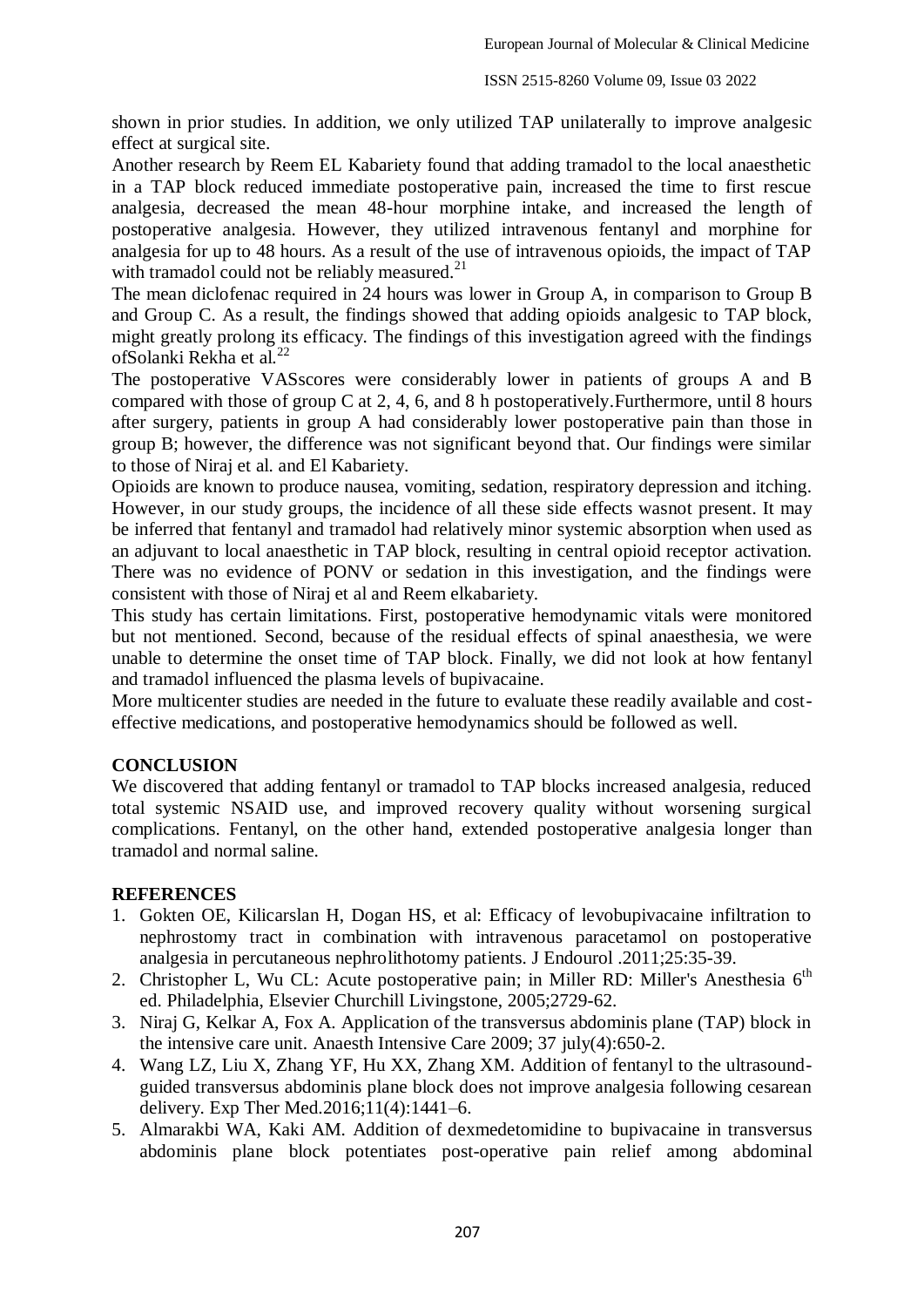hysterectomy patients: a prospective randomized controlled trial. Saudi J Anaesth. 2014;8(2):161–6.

- 6. Deshpande JP, Ghodki PS, Sardesai SP. The analgesic efficacy of dexamethasone added to ropivacaine in transversus abdominis plane block for transabdominal hysterectomy under subarachnoid block. Anesth Essays Res. 2017;11(2):499–502.
- 7. Stein C and Lang LJ. Peripheral mechanism of opioid analgesia. CurrOpinPharmacol.2009;9:3-8.
- 8. Axelsson K and Gupta A:Local anesthetic adjuvants: Neuraxial versus peripheral nerve block.CurrOpinAnaesthesiol.2009;22:649-54.
- 9. SindjelicRP,Vlajkovic GP, Davidovic LB, Markovic DZ and Markovic MD: The addition of fentanyt to local anesthetics affects the quality and duration of cervical plexus block: A randomized, controlled trial. Anesthesia Analg. 2010;111:234-7.
- 10. Constant I, Gall O, Gouyet L, Chauvin M and Murat I: Addition of clonidine or fentanyl to local anaesthetics prolongs the duration of surgical anaestheia after single shot caudal block in children.Br J Anaesth. 1998; 80:294-8.
- 11. Fanelli G, Casati A, Magistris L, Berti M, Albertin A, Scarioni M and Torri G: Fentanyl does not improve the nerve block characteristics of axillary brachial plexus anaesthesia performed with ropivacaine.ActaAnaesthesiol Scand. 2001;45:590-4.
- 12. Velchev V, Malamov K. The analgesic efficacy of transversus abdominis plane (TAP) block. Khirurgiia (Sofiia) 2010; (1):15–8.
- 13. Brummett CM, Hong EK, Janda AM, Amodeo FS, Lydic R. Perineuraldexmedetomidine added to ropivacaine for sciatic nerve block in ratsprolongs the duration of analgesia by blocking the hyperpolarizationactivatedcation current. Anesthesiology. 2011;115(4):836– 43.
- 14. Kepeng, fuhaiji et al. ultrasound-guided transversus abdominis plane block for analgesia in laparoscopic cholesystectomy: A systematic review and meta-analysis.MedPrincPract 2016;25:237-46.
- 15. Niraj G, Searle A, Mathews M, Misra V, Baban M, Kiani S, et al. Analgesic efficacy of ultrasound-guided transversus abdominis plane block in patients undergoing open appendicectomy. Br J Anaesth.2009;103:601-5.
- 16. Fletcher D, Kuhlman G, Samii K. Addition of fentanyl to 1.5% lidocaine does not increase the success of axillary plexus block. Reg Anesth. 1994;19:183–8.
- 17. Karakaya D, Büyükgöz F, Baris S, Güldogus F, Tür A. Addition of fentanyl to bupivacaine prolongs anesthesia and analgesia in axillary brachial plexus block. Reg Anesth Pain Med. 2001;26:434–8.
- 18. Nishikawa K, Kanaya N, Nakayama M, Igarashi M, Tsunoda K, Namiki A. Fentanyl improves analgesia but prolongs the onset of axillary brachial plexus block by peripheral mechanism. AnesthAnalg. 2000; 91:384–7.
- 19. John R, Ranjan R V, Ramachandran T R, George S K. Analgesic efficacy of transversus abdominal plane block after caesarian delivery-Bupivacaine with fentanyl versus bupivacaine alone: A randomized, double –blind clinical trial. Anesth Essay Res.2017;11:181-4.
- 20. Qi Chen, Xing Liu, Xuejiao Zhong, Bin Yang. Addition of dexmedetomidine or fentanyl to ropivacaine for transversus abdominis plane block: evaluation of effect on postoperative pain and quality of recovery in gynecological surgery. Pain Res. 2018; 11: 2897–2903.
- 21. Reem El-Kabariety. Tramadol as an adjuvant to levobupivacaine in anultrasound-guided transversus abdominis plane blockin women undergoing abdominal hysterectomy: Ain-Shams Journal of Anesthesiology. 2013, 6:304–11.